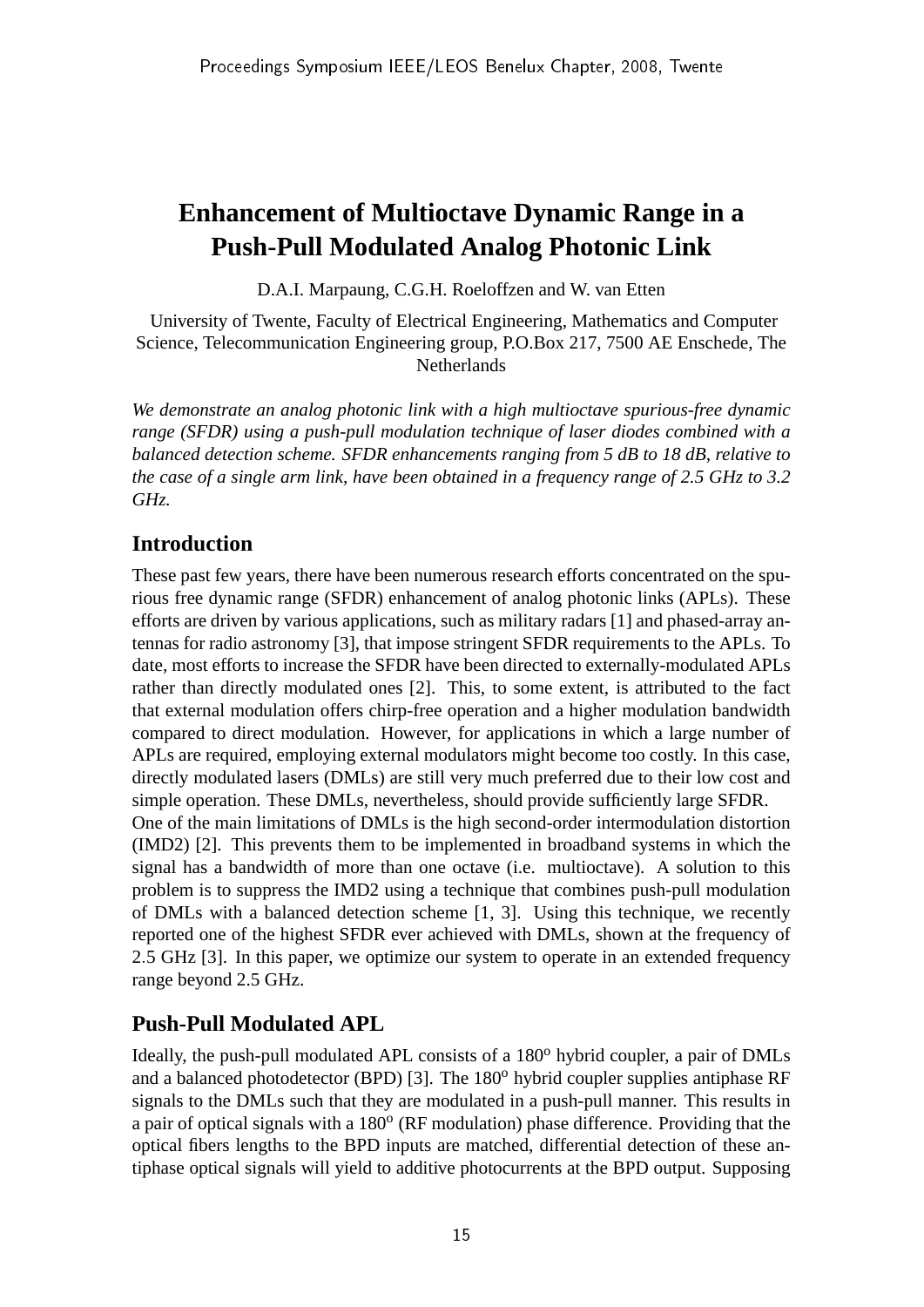

Figure 1: Schematic of the realized push-pull modulated APL. DML: directly modulated laser, VODL: variable optical delay line, BPD: balanced photodetector.

that the DMLs are identical, perfect amplitude matching of the antiphase optical signals can be achieved. In this case, the output RF signal of the push-pull APL will be 6 dB higher compared to the case of a single arm APL (which can be obtained by means of disconnecting one of the optical fibers to the BPD) and the IMD2 at the BPD output will be completely suppressed. This suppression will, in turn, increase the link multioctave (i.e. broadband) SFDR.

### **Measurement Setup**

The realized push-pull APL is shown in Figure 1. A two-tone measurement was carried out to characterize the distortion (and subsequently the SFDR) of this APL. We use a network analyzer (Agilent N5230A ) and a vector signal generator (Agilent E4438C) to supply a pair of RF tones to the DMLs via a 2:1 combiner and a  $180^{\circ}$  hybrid coupler. The insertion loss of the combiner and the hybrid coupler amounts to 10 dB. The tones are 10 MHz apart and their center frequency,  $f_c$ , was varied from 1 GHz to 4 GHz with a step of 100 MHz. The DMLs are 1310 nm DFB lasers from Fitel with 20 mW maximum output optical power and 4 GHz modulation bandwidth. The DMLs bias currents are adjusted with a pair of laser diode controllers (ILX Lightwave LDC 3722 and LDC 3724). Since DML1 shows higher second-order nonlinearity relative to DML2 [3], an RF attenuator is placed in the lower arm of the APL (Figure 1) to attenuate the RF power supplied to this laser and subsequently to match the IMD2 amplitudes at the upper and the lower arms. Because the IMD2 suppression is highly sensitive to phase matching, a variable optical delay line (VODL) is used to correct the phase imbalances of the optical signals due to the length mismatch. The fundamental, IMD2 and the third order intermodulation distortion (IMD3) powers are measured at the output of the BPD (Discovery Semiconductor DSC-710) with an RF spectrum analyzer (Agilent MXA N9020A) at frequencies of  $f_c + 5$  MHz,  $2f_c$  and  $f_c + 15$  MHz, respectively.

## **Measurement Results**

To determine the optimum operating currents of the DMLs, the injection current to each laser is varied from 40 mA to 85 mA and, for every bias point, the IMD3 power of the individual laser is measured. For this characterization, the input RF power supplied to the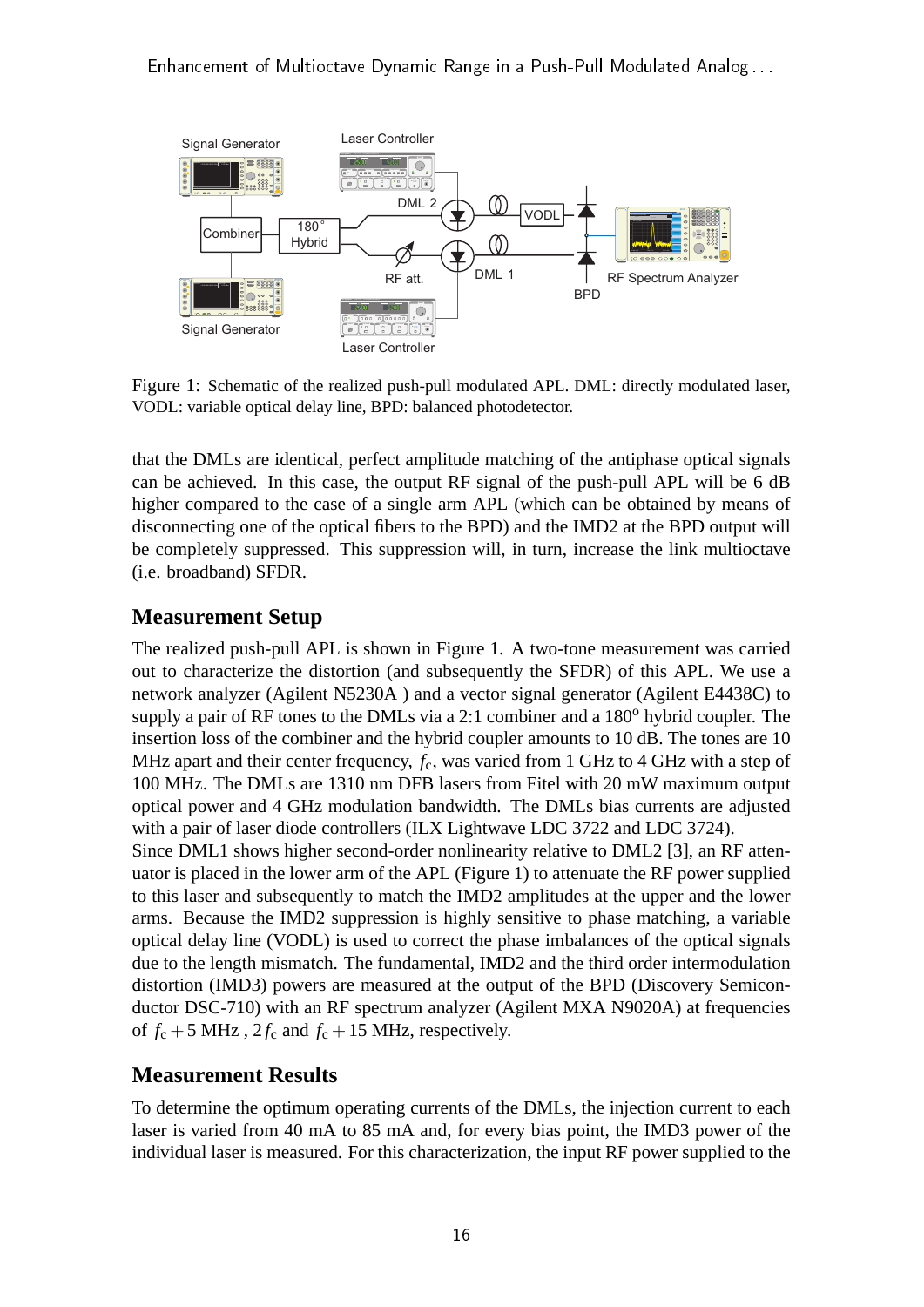

Figure 2: IMD3 power as a function of laser injection current for (a) DML1 and (b) DML2.



Figure 3: (a) Fundamental signal and (b) IMD2 powers as functions of the modulation frequency.

combiner is set at 9 dBm per tone. The characterization results for DML1 and DML2 are shown in Figures 2(a) and 2(b), respectively. Here, we have set the modulating frequency as a parameter. Our aim is to determine the bias currents where the IMD3 powers are low in a wide range of modulation frequency, from 1 GHz to 4 GHz. As evident from Figure 2, these optimum bias currents are 55 mA and 73 mA for DML1 and DML2, respectively. Having selected the DMLs bias currents, we optimize the system by adjusting the RF attenuator and the VODL with the objective of obtaining maximum IMD2 suppressions for a wide range of modulating frequencies. The optimum RF attenuation is found to be 4 dB and the maximum IMD2 suppresion related to this attenuation is limited to 25 dB. Higher suppressions can be obtained by using an attenuator with a better step resolution. Ideally, the way to correct the phase imbalances in the system is to observe - in real time - the IMD2 powers as the VODL is adjusted to obtain maximum IMD2 suppresssions. However, this type of measurement requires a synchronized frequency sweeping for modulation and detection at two different frequency ranges. For example, if the the modulation frequency is  $f_c$ , the detection should be done at  $2 f_c$ . Due to the limitation in our measurement setup, this type of measurement was unavailable. Thus, we optimize the system by means of adjusting the VODL while observing the fundamental signal power instead of the IMD2 power.